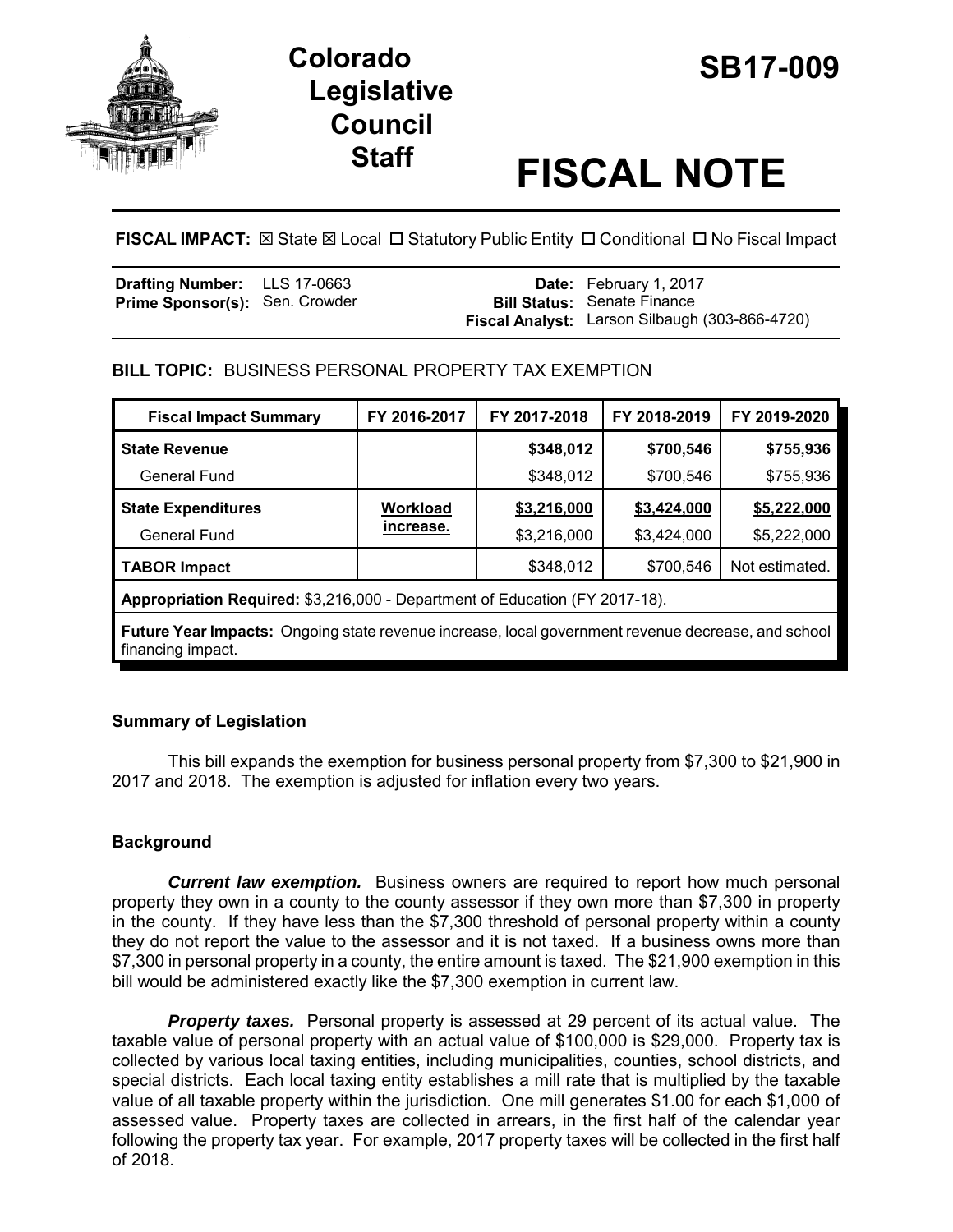#### **Local Government Impact**

Increasing the current law personal property tax exemption from \$7,300 to \$21,900 will reduce property tax revenue by an estimated \$11.9 million in FY 2017-18, \$12.4 million in FY 2018-19, and \$19.0 million in FY 2019-20. Table 1 shows this revenue impact with additional details in the following section.

| Table 1: Total Reduction in Property Tax Revenue<br>Under Senate Bill 17-009 |                |                |                |  |
|------------------------------------------------------------------------------|----------------|----------------|----------------|--|
|                                                                              | FY 2017-18     | FY 2018-19     | FY 2019-20     |  |
| Direct Impact from Personal Property Reduction                               | (\$11,859,000) | (\$12,445,000) | (\$13,078,000) |  |
| Secondary Impact from Residential Property                                   |                |                | (\$5,959,000)  |  |
| Total Change in Property Tax Revenue                                         | (\$11,859,000) | (\$12,445,000) | (\$19,037,000) |  |

**Personal property.** The current personal property tax exemption is calculated by the owner in each county. To model the increased exemption, personal property tax records with ownership information were provided by 57 county assessors representing over 85 percent of personal property value in the state. Using these records, the impact on assessed value was calculated for a \$21,900 threshold described in the bill. This reduction was applied to assessed value data for each county provided by the Division of Property Taxation in the Department of Local Affairs (DOLA).

Based on these calculations, the bill will reduce assessed values by \$155.0 million in 2017, a 1.0 percent reduction in the total assessed value of personal property. The bill will reduce assessed values by \$162.0 million in 2018 and \$243.5 million in 2019. The 2019 impact is from a \$169.5 assessed value reduction directly from exempting personal property and a \$74.0 million assessed value reduction from reducing the residential assessment rate.

The property tax revenue impact was estimated using 2016 mills for each county and school district. Tables 2 and 3 show the property tax revenue impact from both the direct and secondary impacts of the bill. The actual revenue impact will vary from these estimates based on changes in mills due to local government budgeting decisions. For example, some jurisdictions are allowed to float mill rates to collect a certain amount of property tax revenue, such as when voters have approved a mill levy to repay debt or collect a certain dollar amount of override revenue.

| <b>Table 2: Reduction in Property Tax Revenue</b><br>Direct Impact of Business Personal Property Tax Exemption |                |                |                |  |
|----------------------------------------------------------------------------------------------------------------|----------------|----------------|----------------|--|
|                                                                                                                | FY 2017-18     | FY 2018-19     | FY 2019-20     |  |
| Local School Finance Revenue                                                                                   | (\$3,261,000)  | (\$3,424,000)  | (\$3,601,000)  |  |
| Other Local Government Revenue                                                                                 | (\$8,598,000)  | (\$9,021,000)  | (\$9,477,000)  |  |
| <b>Total Change in Personal Property Tax Revenue</b>                                                           | (\$11,859,000) | (\$12,445,000) | (\$13,078,000) |  |

*Residential assessment rate.* The residential assessment rate will be recalculated in 2019 to comply with the Gallagher Amendment in the state constitution. The Gallagher Amendment requires that the share of residential and nonresidential assessed values remain constant between reassessment cycles. Reducing nonresidential assessed values by \$169.5 million in 2019 from exempting business personal property will reduce the residential assessment rate by 0.01 percent compared with the current law forecast in the December 2016 Legislative Council Staff assessed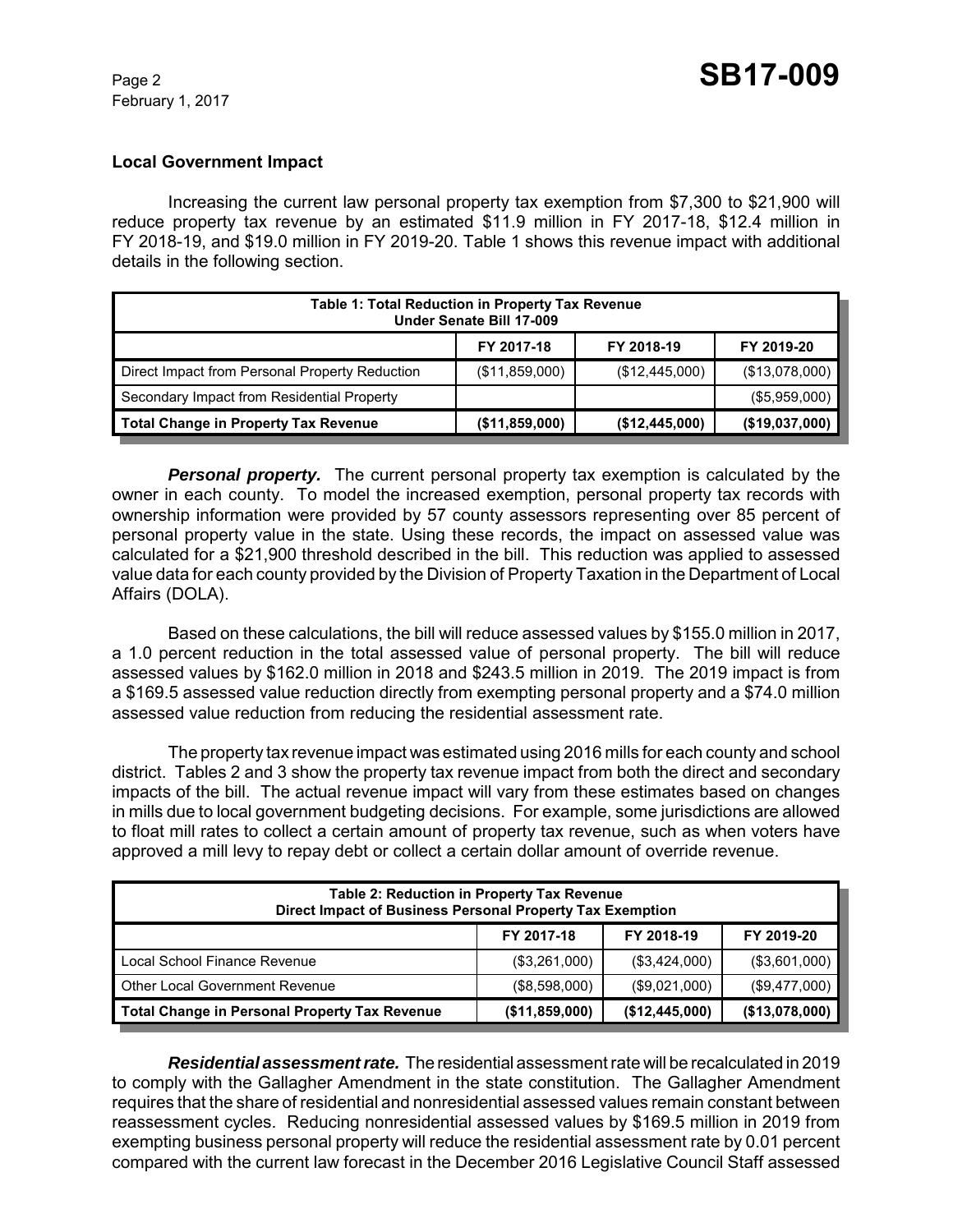February 1, 2017

values forecast. This reduction in the residential assessment rate will reduce statewide residential assessed values by an estimated \$74.0 million in the 2019 property tax year, affecting taxes collected in FY 2019-20. Table 3 shows the local revenue impact from the reduction of the residential assessment rate.

| Table 3: Reduction in Property Tax Revenue<br>Secondary Impact from Change in Residential Assessment Rate |            |            |                  |  |
|-----------------------------------------------------------------------------------------------------------|------------|------------|------------------|--|
|                                                                                                           | FY 2017-18 | FY 2018-19 | FY 2019-20       |  |
| Local School Finance Revenue                                                                              |            |            | (\$1,621,000)    |  |
| Other Local Government Revenue                                                                            |            |            | (\$4,338,000)    |  |
| <b>Total Change in Residential Property Tax Revenue</b>                                                   |            |            | $($ \$5,959,000) |  |

*County assessors.* County assessors are responsible for valuing personal property for most businesses. Increasing the exemption will increase workload for county assessors to update business practices to value property appropriately under the expanded exemption in FY 2016-17. In future years, there will be fewer properties that need to be assessed.

#### **State Revenue**

The bill increases state General Fund revenue from corporate and individual income tax, starting in FY 2017-18. This increase is estimated at \$348,012 in FY 2017-18, \$700,546 in FY 2018-19, and \$755,936 in FY 2019-20, with ongoing impacts in future fiscal years.

**Income tax credit.** Business personal property owners are allowed to claim an income tax credit for the amount of personal property taxes paid in Colorado for 2015 through 2019. The credit is only allowed for property taxes paid on personal property up to \$15,000 in actual value. Increasing the personal property tax exemption above \$15,000 eliminates the eligibility of income taxpayers to claim the credit. In FY 2015-16 a total of \$513,000 was claimed. Eliminating the credit will increase income taxes by \$256,500 in FY 2017-18, and \$513,000 in 2018-19 and FY 019-20 when the credit expires. The FY 2017-18 revenue impact is based on a half-year property tax credit to account for accrual accounting of income tax.

*Federal taxable income.* Property taxes are deducted from federal taxable income, which is the basis for Colorado income taxes. The reduction in property taxes from this bill reduces the deduction business personal property taxpayers will be allowed to take, increasing their Colorado income tax liability. An estimated one-third of aggregate property tax liability for personal property is currently deducted from the taxable income of owners. The revenue impact is calculated by applying the state's 4.63 percent income tax rate to the reduced property tax liability. The smaller deduction will increase income tax revenue by \$91,512 in FY 2017-18, \$187,546 in FY 2018-19, and \$242,936 in FY 2019-20. The FY 2017-18 revenue impact is based on a half-year property tax impact to account for accrual accounting of income tax.

#### **TABOR Impact**

This bill increases state revenue from income taxes, which will increase the amount of money required to be refunded under TABOR for FY 2017-18 and FY 2018-19. TABOR refunds are paid out of the General Fund. Since the bill increases both revenue to the General Fund and the refund obligation by equal amounts, there is no net impact on the amount of money available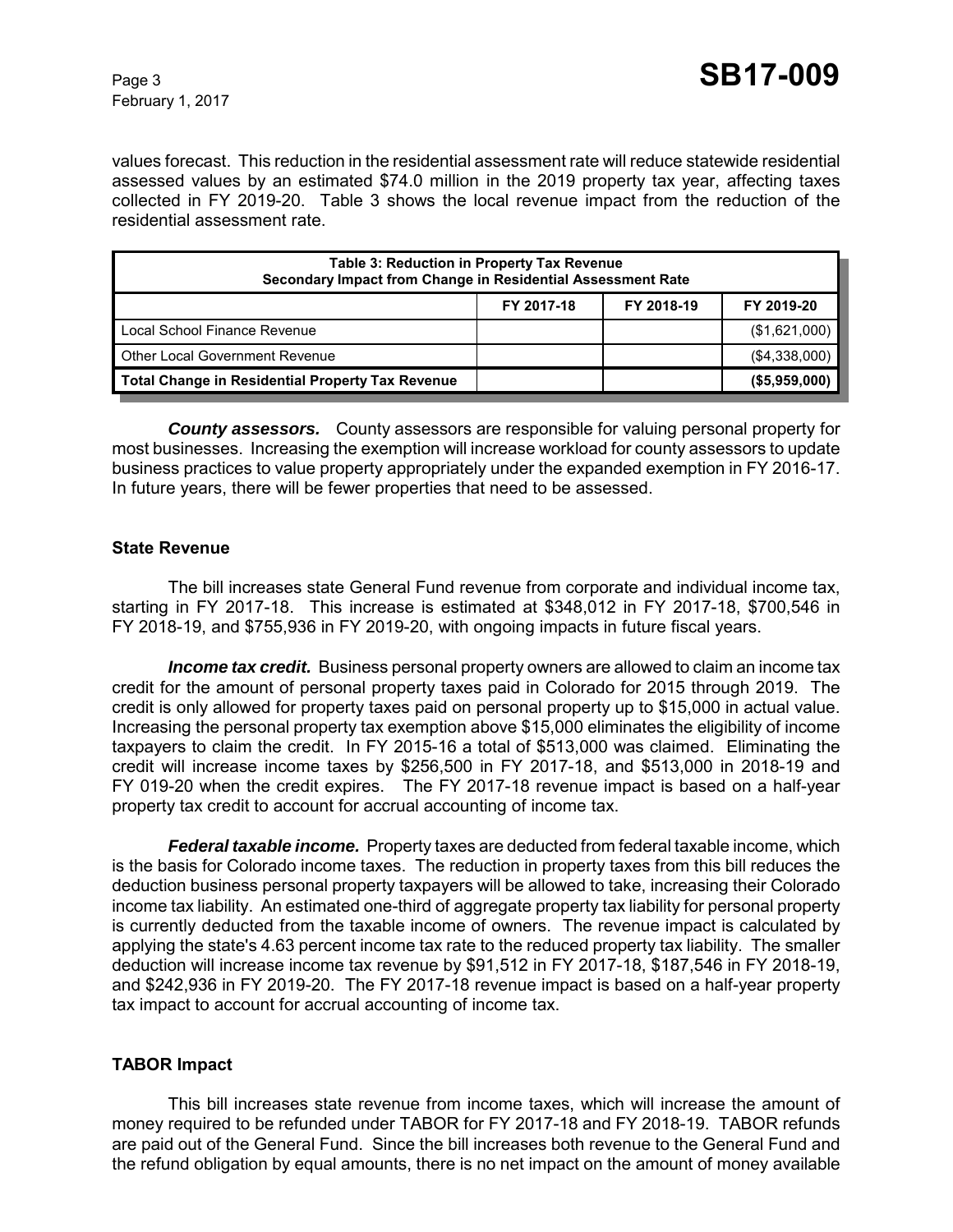February 1, 2017

in the General Fund for the budget. However, the bill will increase money available for the General Fund budget in the future during years when the state does not collect money above the TABOR limit. The TABOR impact for FY 2019-20 has not been estimated.

#### **State Expenditures**

Starting in FY 2017-18, the bill potentially increases state expenditures for school finance. In addition, the bill results in one-time workload for DOLA in FY 2016-17.

*School Finance.* Under current law, the money to fund the school finance act comes from a combination of local and state sources. The local share, primarily from property taxes, is counted first. State aid provides the difference between a district's total funding and the district's local share. In school finance, this concept of state assistance supplementing local resources is called "equalization."

HB17-1063 will reduce the amount of property taxes collected, and therefore the amount of revenue available for the local share of school finance by \$3.3 million in FY 2017-18, \$3.4 million in FY 2018-19, and \$5.2 million in FY 2019-20 with ongoing impacts in future fiscal years. The FY 2019-20 school expenditure impact is due to a \$3.6 million direct impact from exempting business personal property and a \$1.6 million secondary impact from the reduction in residential assessed values. A reduction in the amount of local share places pressure on the state to increase the amount of equalization, which increases the cost of state aid under the act. However, current law allows the state to apply a negative factor in the act, which reduces the amount of state aid provided to schools to meet the state's budgetary limitations. This presents a range of options for the General Assembly. The General Assembly may choose to maintain the negative factor at its current value and completely equalize the reduction in local share, increase the negative factor by an amount necessary to partially reduce the cost of equalization, or increase the negative factor by an amount that reflects the full reduction in the local share.

*DOLA — Division of Property Taxation (DPT).* In FY 2016-17, the DPT will update procedures, forms, and various manuals used by county assessors to value personal property. These workload impacts can be accomplished with existing appropriations.

#### **Technical Note**

As written, the bill does not align with the 2017 property tax calendar. Property taxes for 2017 are based on an assessment date of January 1, 2017. County assessors have already mailed personal property declarations to property taxpayers. Assessors must provide notices of valuation to property owners by June 15, 2017, for 2017 property taxes, before the August 9, 2017, effective date of this bill. Values are certified by county assessors to taxing districts by August 25 of each year. Budgets and mills are developed based on the August 25 values.

Despite the inconsistencies with the 2017 property tax year, the fiscal note assumes that the bill takes affect as written for 2017.

#### **Effective Date**

The bill takes effect August 9, 2017, if the General Assembly adjourns on May 10, 2017, as scheduled, and no referendum petition is filed.